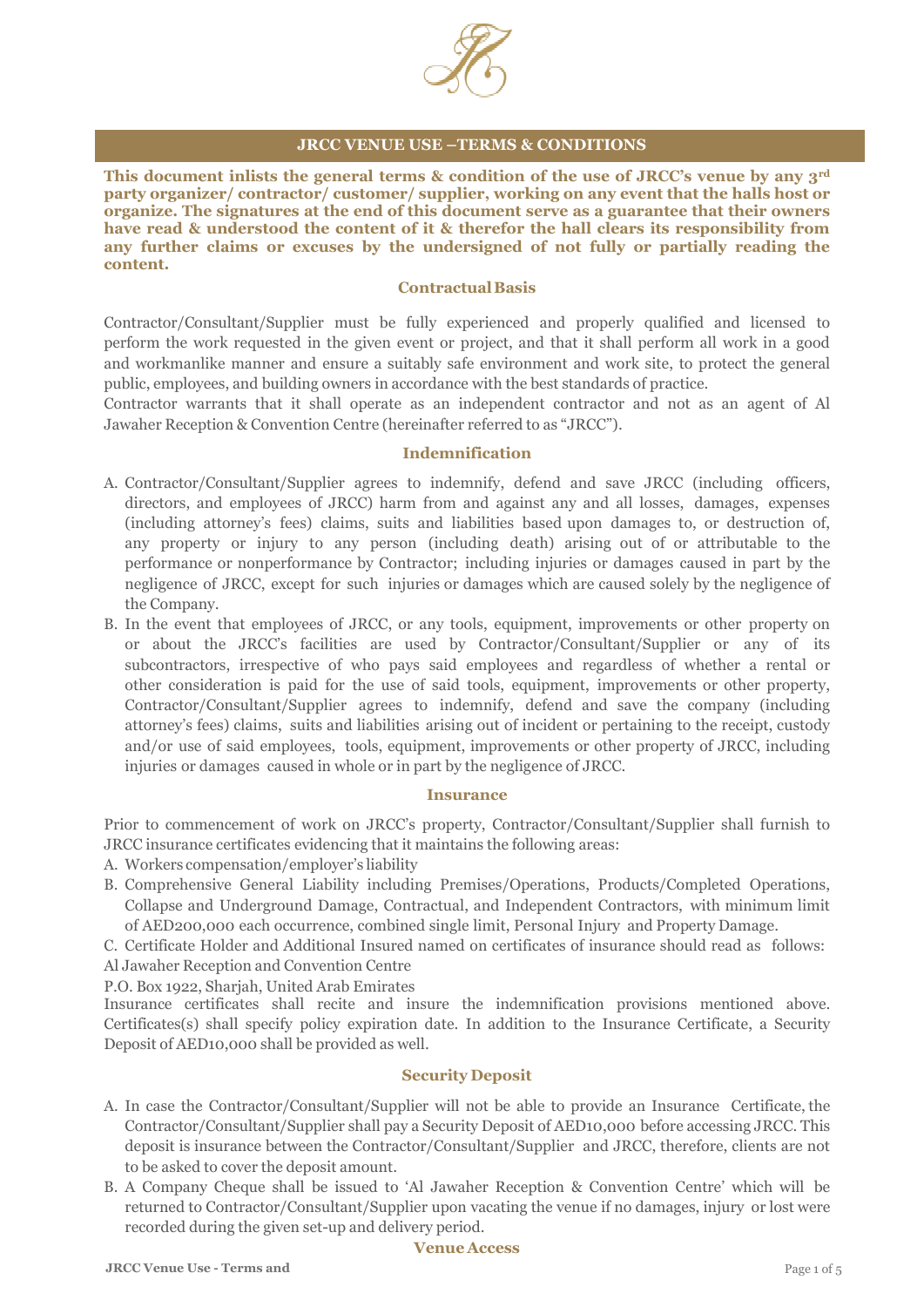Access to the booked venue is available from 8:00am on the day of the event and should be vacated by 7:00am the next day, unless prior arrangements have been made.

All Contractor/Consultant/Supplier must submit the following information, at least 3 days prior to the event:

- A. Names of all the labors who will be working onsite All labors should be under the Contractor/Consultant/Supplier's employment visa.
- B. Copies of Labor Cards or Emirates IDs of all the labors
- C. Delivery Vehicle Information Vehicle Type and Plate Number
- D. Driver's ID or License Copy

All Contractor/Consultant/Supplier shall report to the in-charge Security Personnel upon arrival to JRCC to sign all necessary registration documents. A 'Contractor's Pass' will be issued by the Security Personnel which must be shown at all times.

Failure to submit the above mentioned requirements, the Contractor/Consultant/Supplier will not be permitted to access JRCC.

# **Deliveries and Set-up**

All deliveries must be advised and pre-arranged through JRCC, as the venue is not accessible without prior notice.

Contractor/Consultant/Supplier should comply with JRCC's venue set-up regulations:

- A. Loading and unloading areas will be provided by JRCC. Contractor/Consultant/Supplier is not allowed to load or unload items in different areas without prior approval from JRCC.
- B. Contractor/Consultant/Supplier must refer from using the loading / unloading area stick to using the designated parking space for that matter.
- C. Contractor/Consultant/Supplier should cover the venue carpet with clean nylon, plastic, or carpet upon loading, unloading, setting-up, and dismantling and during the actual event. No direct contact of decorative, stage, catwalks, backdrops or any element on the carpet should occur.
- D. Flowers should be arranged and kept at the designated Flower Room. Contractor/Consultant/Supplier should avoid spillage of water from the flowers and direct application of the sponge base on tables and venue carpet.

#### **Fire Safety Guidelines**

- A. JRCC reserves the right to request the alteration of the set-up of any events to comply with fire, health and safety regulations.
- B. Access to fire extinguishers shall always be cleared from any obstructions.
- C. All Fire Exit doors, Toilet doors, and Shutter doors covered by wall drapes shall be provided with luminous fire exit signage and openings for emergency access.
- D. Contractor/Consultant/Supplier shall not tamper with electric controls or switches within JRCC premises without prior approval from JRCC.
- E. Contractor/Consultant/Supplier must use portable safety switches when using electrical equipment.
- F. Contractor/Consultant/Supplier shall provide JRCC with the electrical supply requirements before plugging any electrical system in JRCC's electrical wall and floor boxes. If the installation is found to be unsatisfactory, the electrical supply will not be connected.
- G. The use of candles or similar flame equipment (naked flames, welding, grinding or use of heating equipment) within the venue is not permitted without prior approval from JRCC Operations and Events Departments. Contractor/Consultant/Supplier shall specify the type of candles and candle vases or holders that will be used during the event. If the candles are displayed on a high decorative holder, it should be sturdy and doesn't wobble upon shaking the table. Contractor/Consultant/Supplier must submit the physical sample of the candle and candle vase or holder at least 2 weeks before the event date. JRCC reserves the right to restrict or refuse the usage of the submitted candle and holder or vase samples if necessary. The flame from the candle shouldn't be exposed and the use of tall candle is restricted in the venue.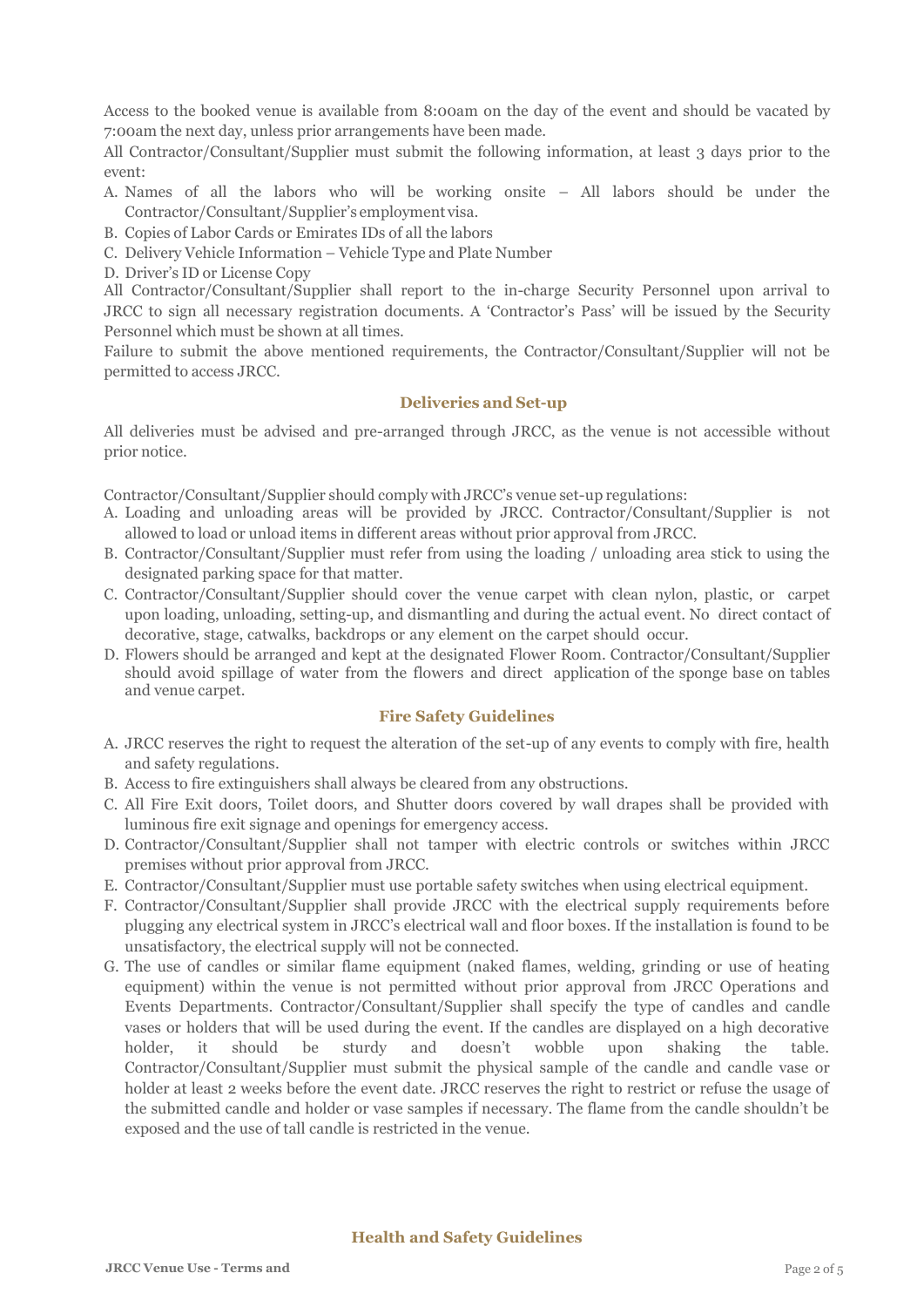- A. Contractor/Consultant/Supplier health and safety performance is being monitored while at the venue and repeat offenders will be denied access to the venue, without recourse, if their track record is below standard.
- B. Contractor/Consultant/Supplier and their employees shall wear personal protective clothing when required such as goggles, safety glasses, masks, gloves, hair nets, etc. appropriate to the task. It is a must to wear a company uniform and safety shoes inside JRCC premises.
- C. Any injury at work—no matter how small—must be reported immediately to the Security Personnel incharge or JRCC Management. Serious conditions often arise from small injuries if they are not cared for at once.
- D. Contractor/Consultant/Supplier shall protect the work site by providing proper fencing, lighting, safety tagging, and applying safety precautions to protect the public.
- E. Tow motors and lift trucks will be operated only by authorized personnel from JRCC.
- F. No items are to be nailed, screwed, stapled or adhered to the walls, doors, ceilings or any other surfaces.
- G. All signs designed for use outside the building must be suitably manufactured and safely fixed. Contractor/Consultant/Supplier must notify JRCC Operations and Events Departments at least two weeks in advance regarding the type of outdoor signs. JRCC Management shall assign the locations where outdoor signs can be installed.
- H. In case of using glass products (i.e. for decoration, backdrops, table top, etc.),

Contractor/Consultant/Supplier shall ensure the usage of safety glasses. Below are the allowed types of glass that can be used in the venue:

- o Shatterproof or laminated glass
- o Splinter proof glass

# **Event Lay-out**

Venue lay-out plans or drawings should be submitted to JRCC Operations and Events Departments at least three weeks prior to the event date. Lay-out plans shall consider the maintaining of the emergency exit doors and routes, firefighting equipment in the hall and electrical distribution and boxes. All designs must be approved and signed by JRCC Operations and Events Departments.

# **Venue Rig Points**

- A. Contractor/Consultant/Supplier shall give precise locations of required suspension points and shall also mention the accurate weight loadings to be suspended to each point. JRCC reserves the right to restrict or refuse the suspension of any system for which such information is not available or to restrict or refuse the suspension of any system due to loading limitations or if JRCC is not notified of the intention to use the rigging points.
- B. All contractors shall ensure that the suspension of any item is carried out in a safe manner and JRCC reserves the right to request alterations of suspension fittings whenever considered necessary. Any additional cost incurred in such actions will be borne by the client or supplier.
- C. Contractor/Consultant/Supplier must notify JRCC Operations and Events Departments 3 weeks before the event date if the following items will be installed and brought in to the venue:
	- o Chain Hoist or Wire Winch Lifting Equipment
	- o Truss Systems
	- o Suspended Platforms
	- o Lifting of Beams
	- o Drapes

Hall layout marking available rigging points & their weight capacity.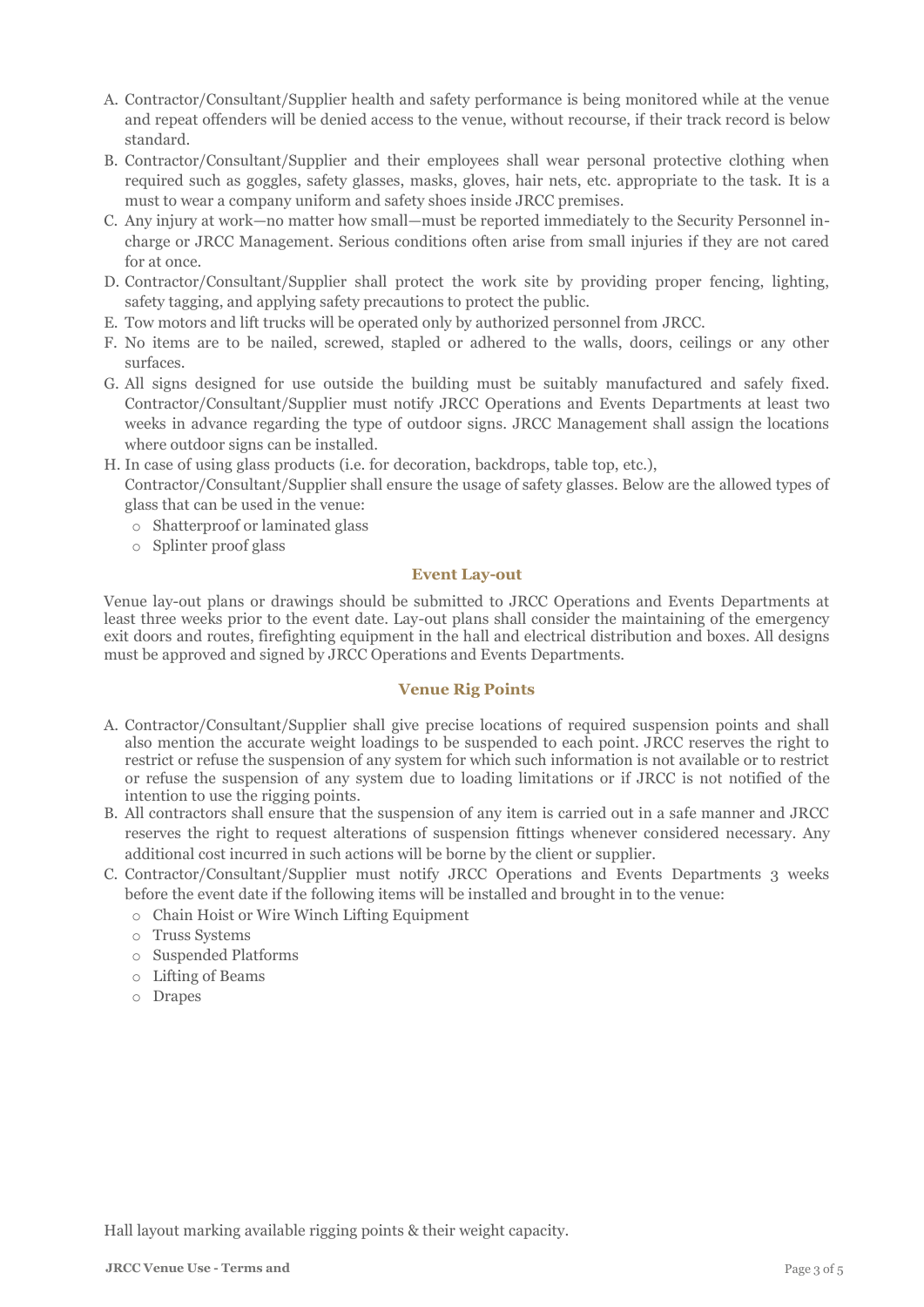| -ം |  | $\begin{bmatrix} 1 & 1 \\ 1 & 1 \end{bmatrix}$<br>$\frac{1}{\sqrt{2}}$ |  |           |  |  |  |  |  |  |  |           |  |  |               |  |  | <b>SENENEN</b> | $\begin{bmatrix} \cdot & \cdot & \cdot \\ \cdot & \cdot & \cdot \end{bmatrix}$ $\begin{bmatrix} \cdot & \cdot & \cdot \\ \cdot & \cdot & \cdot \end{bmatrix}$ $\circ$ |
|----|--|------------------------------------------------------------------------|--|-----------|--|--|--|--|--|--|--|-----------|--|--|---------------|--|--|----------------|-----------------------------------------------------------------------------------------------------------------------------------------------------------------------|
|    |  |                                                                        |  | $\bullet$ |  |  |  |  |  |  |  | $\bullet$ |  |  | <b>自制的事例》</b> |  |  |                | [ 中国 中国]                                                                                                                                                              |

| Legend | <b>Description</b>                                                                                                                  | <b>Quantity</b> |  |  |  |
|--------|-------------------------------------------------------------------------------------------------------------------------------------|-----------------|--|--|--|
| ⊕      | Houselights/Down lights<br>42 Watts (cool white)/3200 Lumens/25 Degrees Luminous<br>Flux/Intensity Rendering Range from 80-89% only | 900 units       |  |  |  |
|        | Genio Mobile RGB Lights (From TechnoPro)<br>Luminous Flux 1.800 Lumens, 8 Degrees Lens                                              | 330 units       |  |  |  |
|        | Genio Fix Amber Lights (From TechnoPro)<br>Luminous Flux 1.800 Lumens, 25Degrees Lens                                               | 84 units        |  |  |  |
|        | Genio Fix RGB Lights (From TechnoPro)<br>Luminous Flux 1.800 Lumens, 25 Degrees Lens                                                | 112 units       |  |  |  |
|        | <b>Rig Points</b><br>Capacity: 2 tons (40 points in the middle of the hall)<br>1 ton (20 side rigs, on both right and left sides)   | 60 Points       |  |  |  |